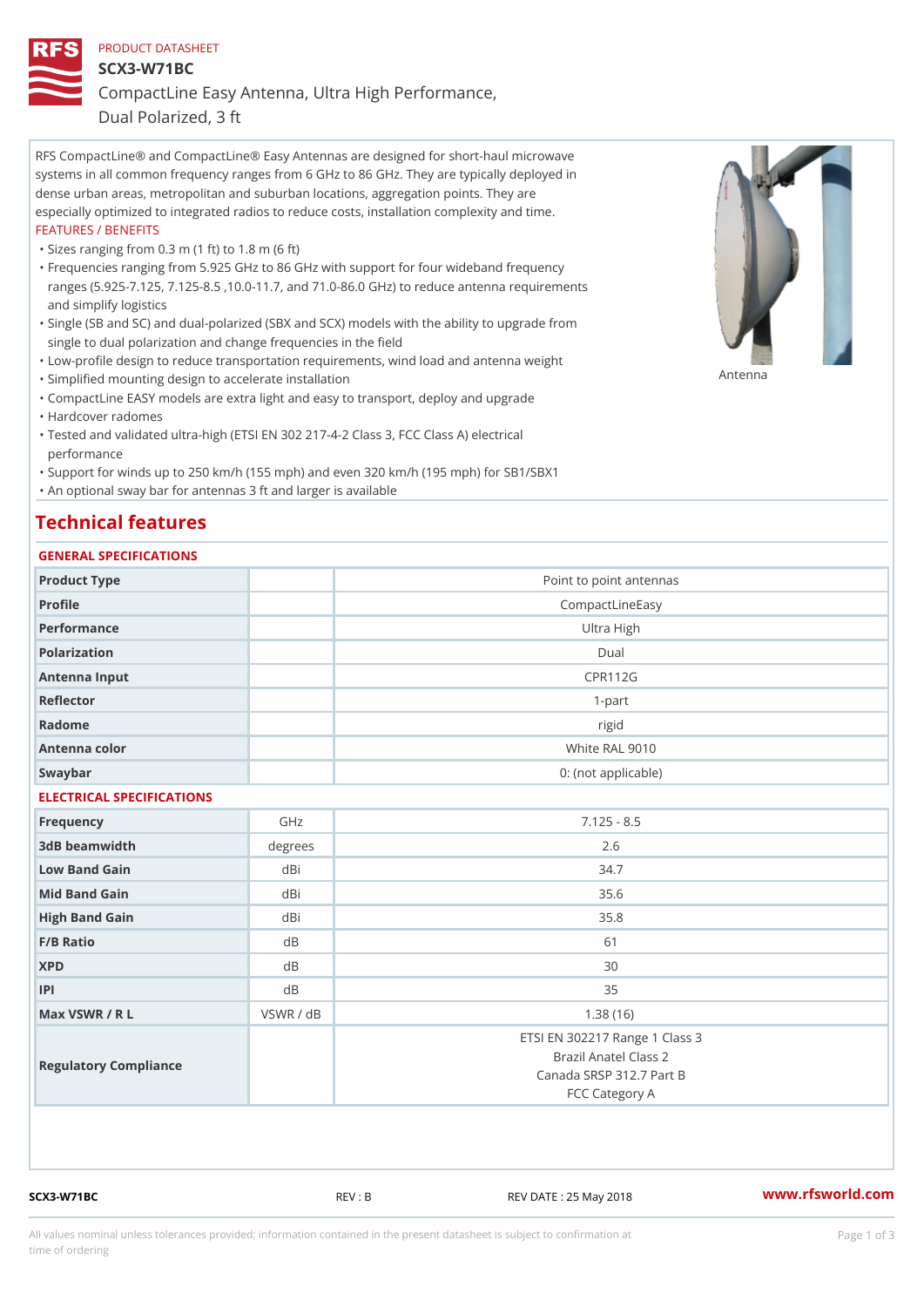### PRODUCT DATASHEET SCX3-W71BC CompactLine Easy Antenna, Ultra High Performance, Dual Polarized, 3 ft

| MECHANICAL SPECIFICATIONS                                                                           |              |                                                   |
|-----------------------------------------------------------------------------------------------------|--------------|---------------------------------------------------|
| Diameter                                                                                            | ft $(m)$     | 3(0.9)                                            |
| Elevation Adjustment                                                                                | degrees      | ± 15                                              |
| Azimuth Adjustment                                                                                  | degrees      | ± 15                                              |
| Polarization Adjustment                                                                             | degrees      | ± 5                                               |
| Mounting Pipe Diameter<br>minimum                                                                   | $mm$ (in)    | 89 (3.5)                                          |
| Mounting Pipe Diameter<br>maximum                                                                   | $mm$ (in)    | 114(4.5)                                          |
| Approximate Weight                                                                                  | kg (lb)      | 18(40)                                            |
| Survival Windspeed                                                                                  | $km/h$ (mph) | 252 (155)                                         |
| Operational Windspeed                                                                               | $km/h$ (mph) | 180 (112)                                         |
| <b>STRUCTURE</b>                                                                                    |              |                                                   |
| Radome Material                                                                                     |              | rigid                                             |
| FURTHER ACCESSORIES                                                                                 |              |                                                   |
| optional Swaybar                                                                                    |              | 1: SMA-SK-3 (1.35 m x Ø33 mm)                     |
| Further Accessories                                                                                 |              | SMA-SKO-UNIVERSAL : Universal sway bar fixation l |
| <b>MOUNTOUTLINE</b>                                                                                 |              |                                                   |
| m m<br>$Dimension_A$<br>(in)                                                                        |              | 999 (39.33)                                       |
| m m<br>$Dimension_B$<br>(in)                                                                        |              | 375 (15)                                          |
| m m<br>$Dimension_C$<br>(in)                                                                        |              | 56(2.2)                                           |
| $Dim_D - D -$<br>m m<br>89mm (3.5_in) Pi(pine)                                                      |              | 379.5(14.9)                                       |
| $Dim_D - D -$<br>m m<br>$114mm(4.5_{ir})$ $Ri$ p $e$                                                |              | 392 (15.5)                                        |
| m m<br>$Dimension$ _ $E$<br>(in)                                                                    |              | 79 (3)                                            |
| m m<br>$Dimen sion_F$<br>(in)                                                                       |              | 182(7)                                            |
| WINDLOAD                                                                                            |              |                                                   |
| Fs Side force<br>$max.$ @<br>(1b)<br>$survival$ wind<br>speed                                       |              | 1951 (326)                                        |
| Fa Axial force<br>$max.$ @<br>survival wind (lb)<br>speed                                           | 2930 (659)   |                                                   |
| M Torque<br>$maximum$ @<br>N m<br>survival wind<br>l b<br>$\uparrow$ t )<br>speed Nm (ft)<br>$1b$ ) | 1213 (895)   |                                                   |

SCX3-W71BC REV : B REV DATE : 25 May 2018 [www.](https://www.rfsworld.com)rfsworld.com